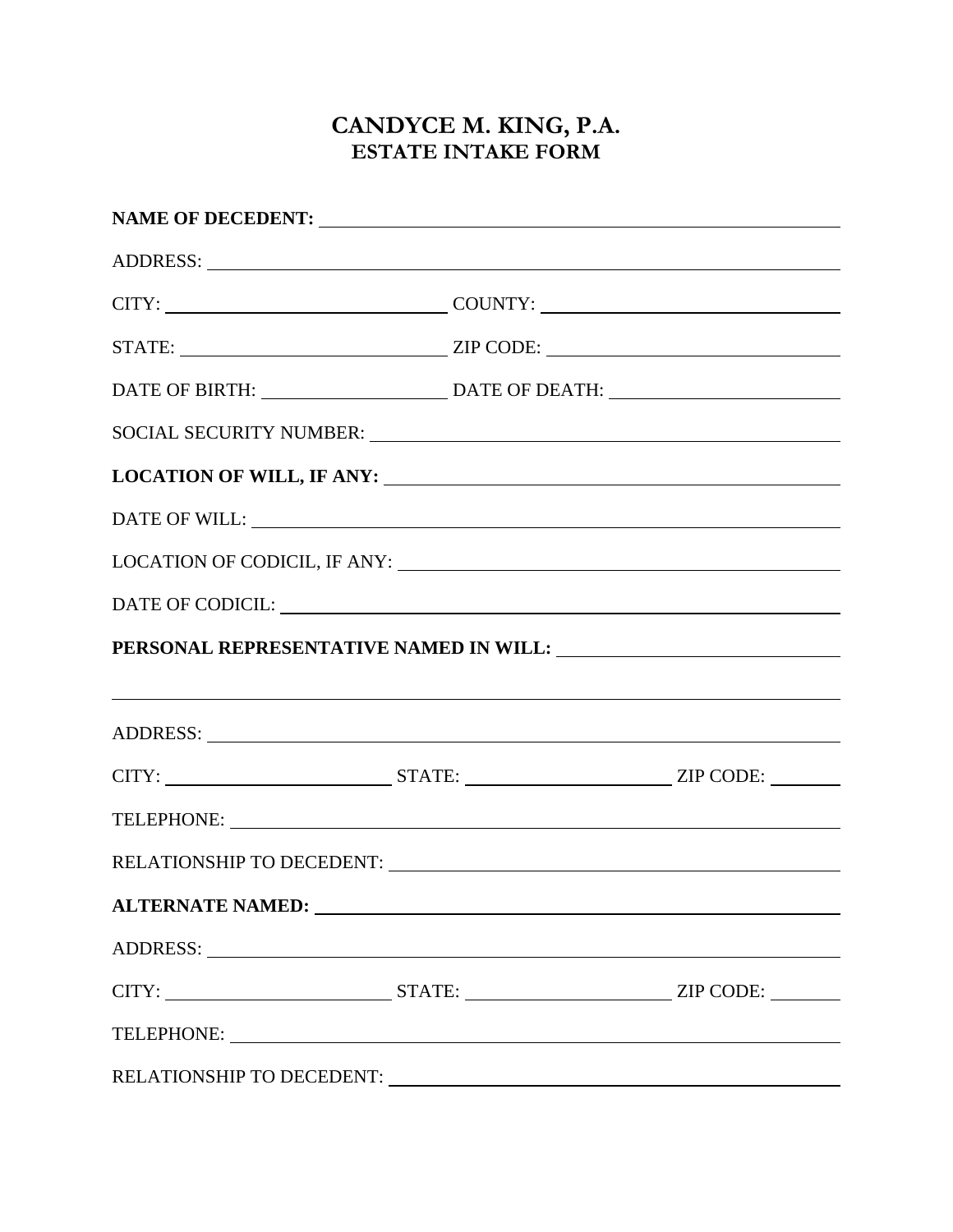## **BENEFICIARIES OR HEIRS AT LAW:**

|                      | DECEDENT'S SPOUSE:                                                                                                                                                                                                             |  |
|----------------------|--------------------------------------------------------------------------------------------------------------------------------------------------------------------------------------------------------------------------------|--|
|                      | ADDRESS: New York Contract the Contract of the Contract of the Contract of the Contract of the Contract of the Contract of the Contract of the Contract of the Contract of the Contract of the Contract of the Contract of the |  |
|                      |                                                                                                                                                                                                                                |  |
|                      |                                                                                                                                                                                                                                |  |
|                      |                                                                                                                                                                                                                                |  |
|                      |                                                                                                                                                                                                                                |  |
| DECEDENT'S CHILDREN: |                                                                                                                                                                                                                                |  |
|                      | CHILD # 1: $\overline{\phantom{a}}$                                                                                                                                                                                            |  |
|                      |                                                                                                                                                                                                                                |  |
|                      |                                                                                                                                                                                                                                |  |
|                      |                                                                                                                                                                                                                                |  |
|                      |                                                                                                                                                                                                                                |  |
|                      |                                                                                                                                                                                                                                |  |
|                      |                                                                                                                                                                                                                                |  |
|                      | $CHILD$ # 2:                                                                                                                                                                                                                   |  |
|                      |                                                                                                                                                                                                                                |  |
|                      |                                                                                                                                                                                                                                |  |
|                      |                                                                                                                                                                                                                                |  |
|                      |                                                                                                                                                                                                                                |  |
|                      |                                                                                                                                                                                                                                |  |
|                      |                                                                                                                                                                                                                                |  |
|                      | CHILD # 3: $\overline{\phantom{a}}$                                                                                                                                                                                            |  |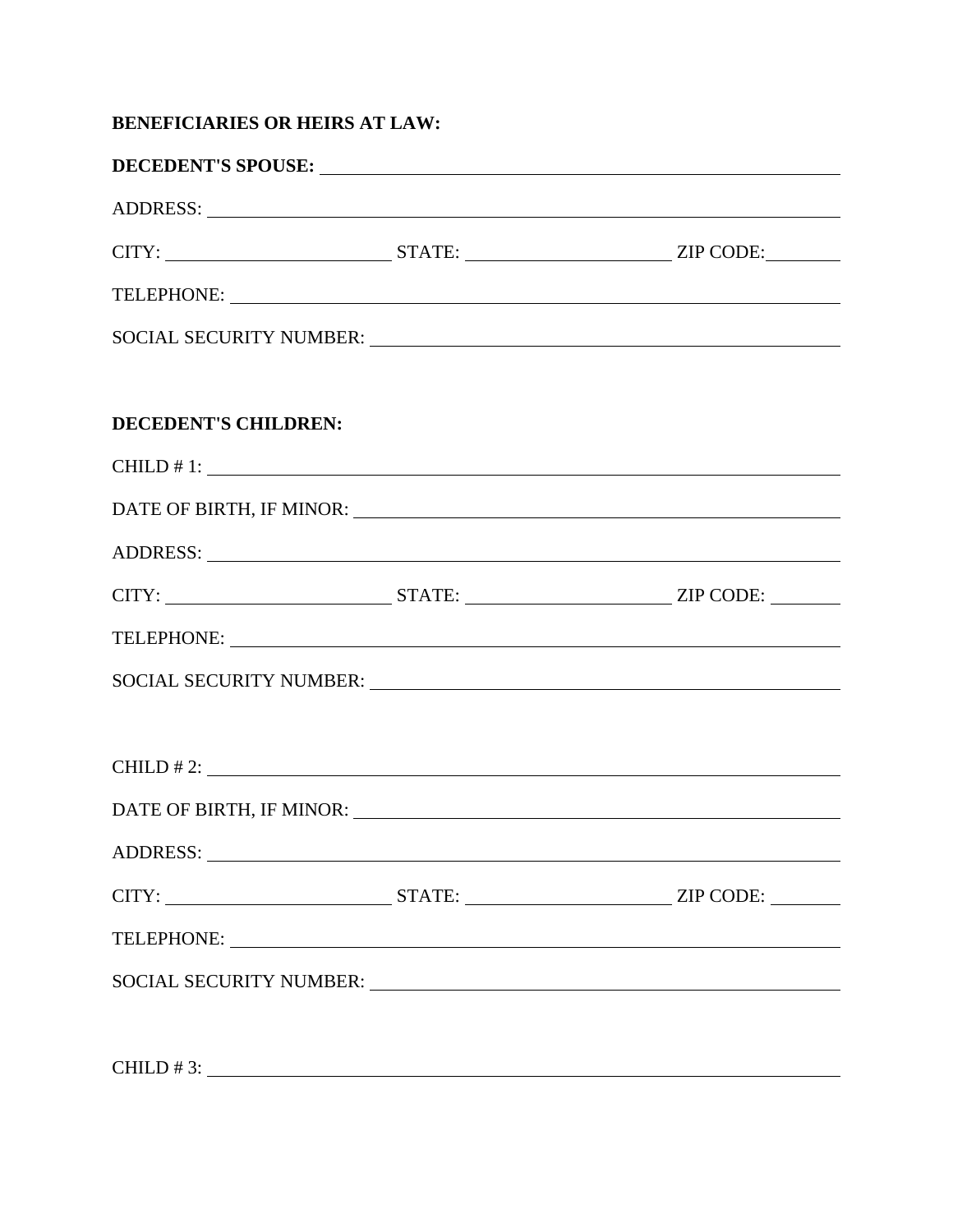|                | ADDRESS: New York Contract the Contract of the Contract of the Contract of the Contract of the Contract of the Contract of the Contract of the Contract of the Contract of the Contract of the Contract of the Contract of the |
|----------------|--------------------------------------------------------------------------------------------------------------------------------------------------------------------------------------------------------------------------------|
|                |                                                                                                                                                                                                                                |
|                |                                                                                                                                                                                                                                |
|                |                                                                                                                                                                                                                                |
|                | $CHILD$ # 4: $\_\_\_\_\_\_\_\_\$                                                                                                                                                                                               |
|                |                                                                                                                                                                                                                                |
|                | ADDRESS: New York Contract the Contract of the Contract of the Contract of the Contract of the Contract of the Contract of the Contract of the Contract of the Contract of the Contract of the Contract of the Contract of the |
|                |                                                                                                                                                                                                                                |
|                |                                                                                                                                                                                                                                |
|                | SOCIAL SECURITY NUMBER: VALUE AND A SOCIAL SECURITY NUMBER:                                                                                                                                                                    |
|                |                                                                                                                                                                                                                                |
|                | CHILD # 5: $\overline{\phantom{a}}$                                                                                                                                                                                            |
|                |                                                                                                                                                                                                                                |
|                |                                                                                                                                                                                                                                |
|                |                                                                                                                                                                                                                                |
|                |                                                                                                                                                                                                                                |
|                |                                                                                                                                                                                                                                |
|                |                                                                                                                                                                                                                                |
| CHILD $\# 6$ : |                                                                                                                                                                                                                                |
|                |                                                                                                                                                                                                                                |
|                |                                                                                                                                                                                                                                |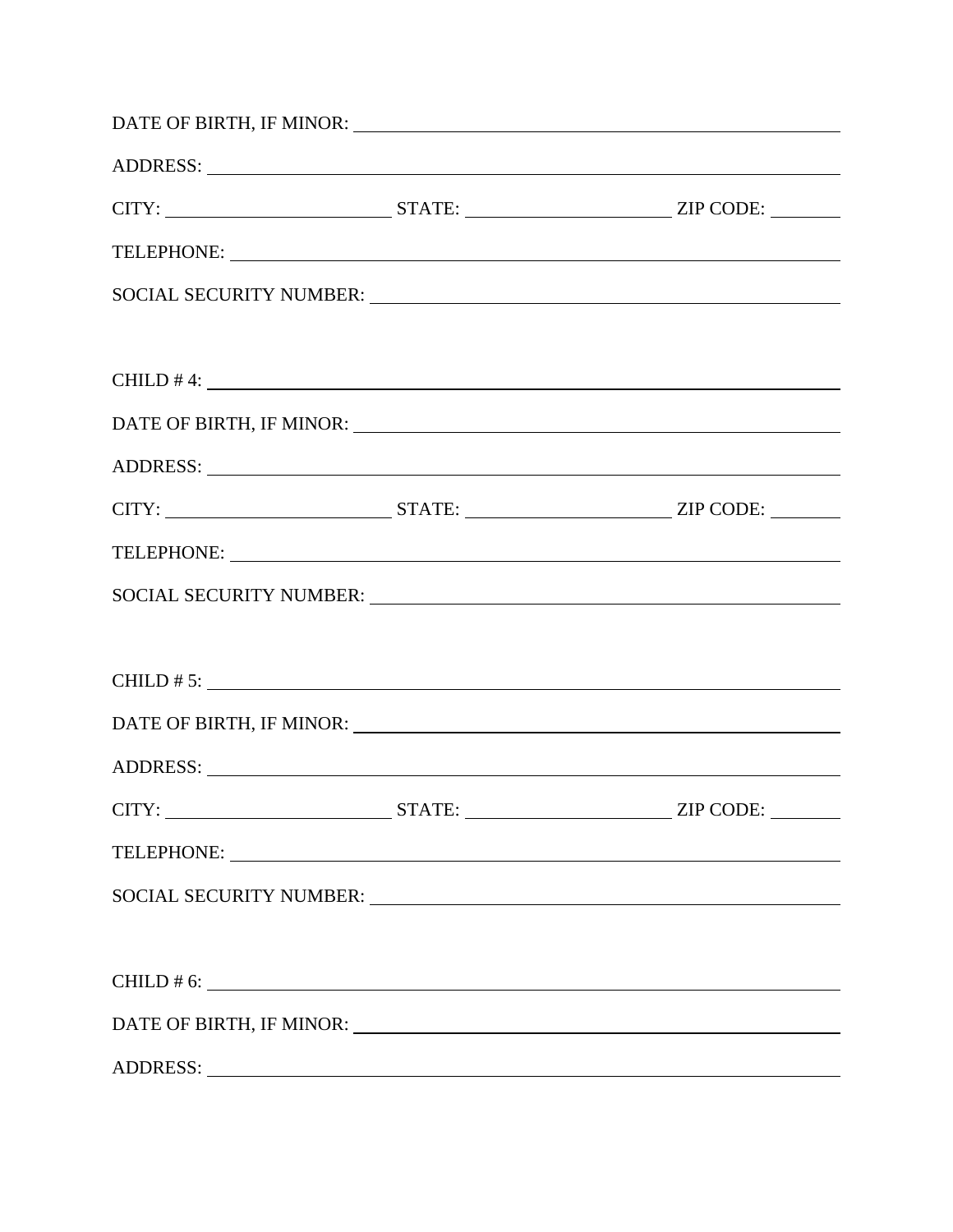|                             | SOCIAL SECURITY NUMBER: NORTH SECURITY NUMBER:                                                                                                                                                                                 |  |
|-----------------------------|--------------------------------------------------------------------------------------------------------------------------------------------------------------------------------------------------------------------------------|--|
| <b>OTHER BENEFICIARIES:</b> |                                                                                                                                                                                                                                |  |
|                             |                                                                                                                                                                                                                                |  |
|                             | ADDRESS: New York Contract the Contract of the Contract of the Contract of the Contract of the Contract of the Contract of the Contract of the Contract of the Contract of the Contract of the Contract of the Contract of the |  |
|                             |                                                                                                                                                                                                                                |  |
|                             |                                                                                                                                                                                                                                |  |
|                             |                                                                                                                                                                                                                                |  |
|                             |                                                                                                                                                                                                                                |  |
|                             |                                                                                                                                                                                                                                |  |
|                             | ADDRESS: New York Contract the Contract of the Contract of the Contract of the Contract of the Contract of the Contract of the Contract of the Contract of the Contract of the Contract of the Contract of the Contract of the |  |
|                             |                                                                                                                                                                                                                                |  |
|                             |                                                                                                                                                                                                                                |  |
|                             |                                                                                                                                                                                                                                |  |
|                             |                                                                                                                                                                                                                                |  |
|                             |                                                                                                                                                                                                                                |  |
|                             |                                                                                                                                                                                                                                |  |
|                             |                                                                                                                                                                                                                                |  |
|                             |                                                                                                                                                                                                                                |  |
|                             | TELEPHONE:                                                                                                                                                                                                                     |  |
|                             |                                                                                                                                                                                                                                |  |
|                             |                                                                                                                                                                                                                                |  |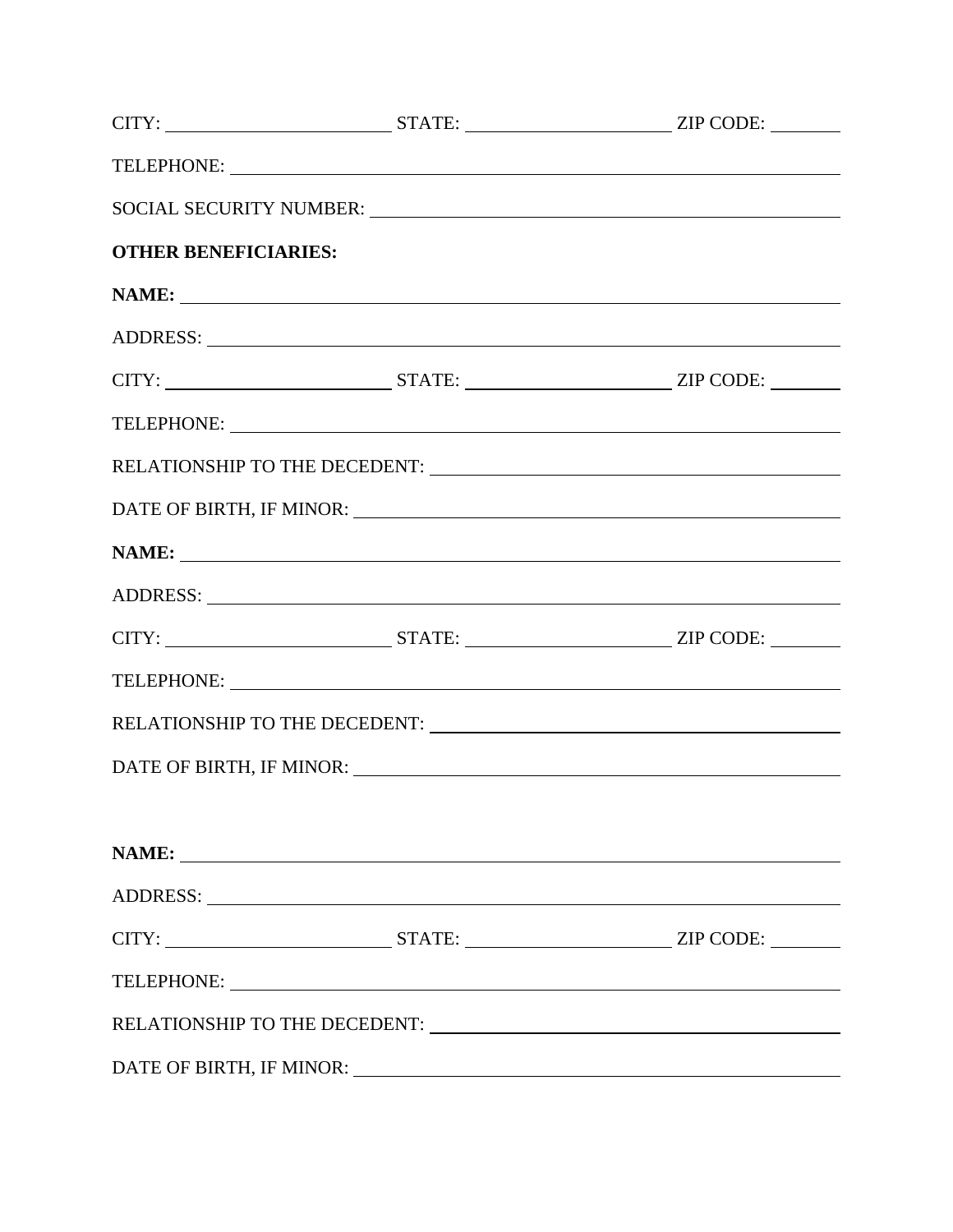**ASSETS** 

| SAFE DEPOSIT BOX: YES: NO: NO:                                                                                                                                                                                                 |                       |  |
|--------------------------------------------------------------------------------------------------------------------------------------------------------------------------------------------------------------------------------|-----------------------|--|
|                                                                                                                                                                                                                                |                       |  |
| <b>REAL ESTATE:</b>                                                                                                                                                                                                            |                       |  |
|                                                                                                                                                                                                                                |                       |  |
|                                                                                                                                                                                                                                |                       |  |
|                                                                                                                                                                                                                                |                       |  |
| HOW TITLED:                                                                                                                                                                                                                    |                       |  |
| HOMESTEAD:                                                                                                                                                                                                                     | $\text{YES:}$ NO: NO: |  |
|                                                                                                                                                                                                                                |                       |  |
|                                                                                                                                                                                                                                |                       |  |
|                                                                                                                                                                                                                                |                       |  |
| HOW TITLED: NAME OF STRAINING STRAINING STRAINING STRAINING STRAINING STRAINING STRAINING STRAINING STRAINING STRAINING STRAINING STRAINING STRAINING STRAINING STRAINING STRAINING STRAINING STRAINING STRAINING STRAINING ST |                       |  |
| HOMESTEAD:                                                                                                                                                                                                                     |                       |  |
|                                                                                                                                                                                                                                |                       |  |
|                                                                                                                                                                                                                                |                       |  |
|                                                                                                                                                                                                                                |                       |  |
| HOW TITLED:                                                                                                                                                                                                                    |                       |  |
| HOMESTEAD:                                                                                                                                                                                                                     | YES:                  |  |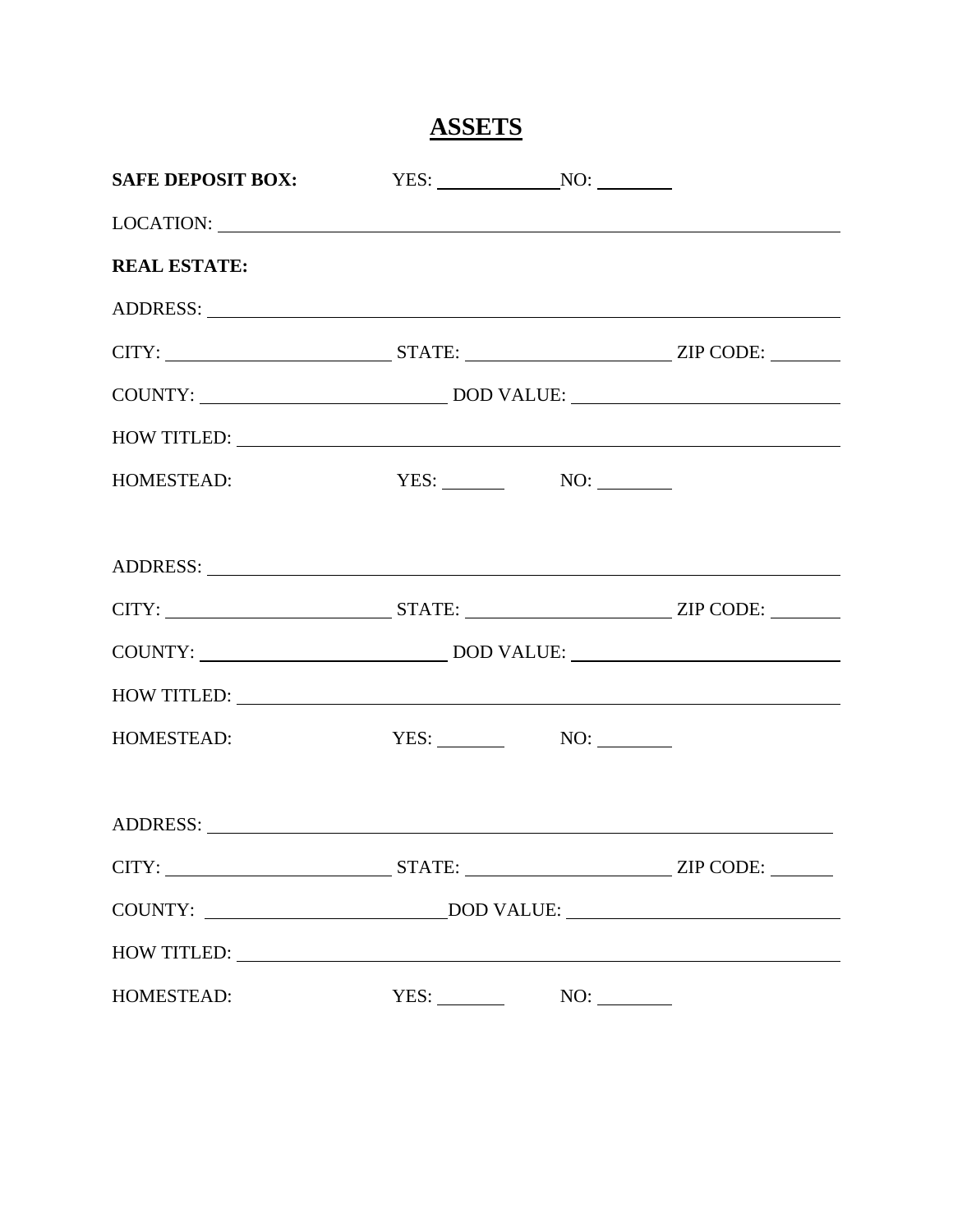| <b>STOCKS AND BONDS:</b>                                                                                                                                                                                                       |
|--------------------------------------------------------------------------------------------------------------------------------------------------------------------------------------------------------------------------------|
|                                                                                                                                                                                                                                |
|                                                                                                                                                                                                                                |
| HOW TITLED:                                                                                                                                                                                                                    |
| LOCATION OF CERTIFICATE: UNIVERSITY OF CERTIFICATE:                                                                                                                                                                            |
|                                                                                                                                                                                                                                |
|                                                                                                                                                                                                                                |
|                                                                                                                                                                                                                                |
|                                                                                                                                                                                                                                |
| HOW TITLED: NAME OF STRAINING STRAINING STRAINING STRAINING STRAINING STRAINING STRAINING STRAINING STRAINING STRAINING STRAINING STRAINING STRAINING STRAINING STRAINING STRAINING STRAINING STRAINING STRAINING STRAINING ST |
|                                                                                                                                                                                                                                |
|                                                                                                                                                                                                                                |
|                                                                                                                                                                                                                                |
| NAME OF COMPANY:                                                                                                                                                                                                               |
|                                                                                                                                                                                                                                |
| HOW TITLED: NAME OF STRAINING STRAINING STRAINING STRAINING STRAINING STRAINING STRAINING STRAINING STRAINING STRAINING STRAINING STRAINING STRAINING STRAINING STRAINING STRAINING STRAINING STRAINING STRAINING STRAINING ST |
|                                                                                                                                                                                                                                |
| DATE OF DEATH VALUE: University of the set of the set of the set of the set of the set of the set of the set of the set of the set of the set of the set of the set of the set of the set of the set of the set of the set of  |
|                                                                                                                                                                                                                                |
| <b>BANK ACCOUNTS:</b>                                                                                                                                                                                                          |
| BANK NAME:                                                                                                                                                                                                                     |
| ACCOUNT NUMBER: VALUE AND ACCOUNT NUMBER:                                                                                                                                                                                      |
| HOW TITLED: NAME OF STRAINING STRAINING STRAINING STRAINING STRAINING STRAINING STRAINING STRAINING STRAINING STRAINING STRAINING STRAINING STRAINING STRAINING STRAINING STRAINING STRAINING STRAINING STRAINING STRAINING ST |
|                                                                                                                                                                                                                                |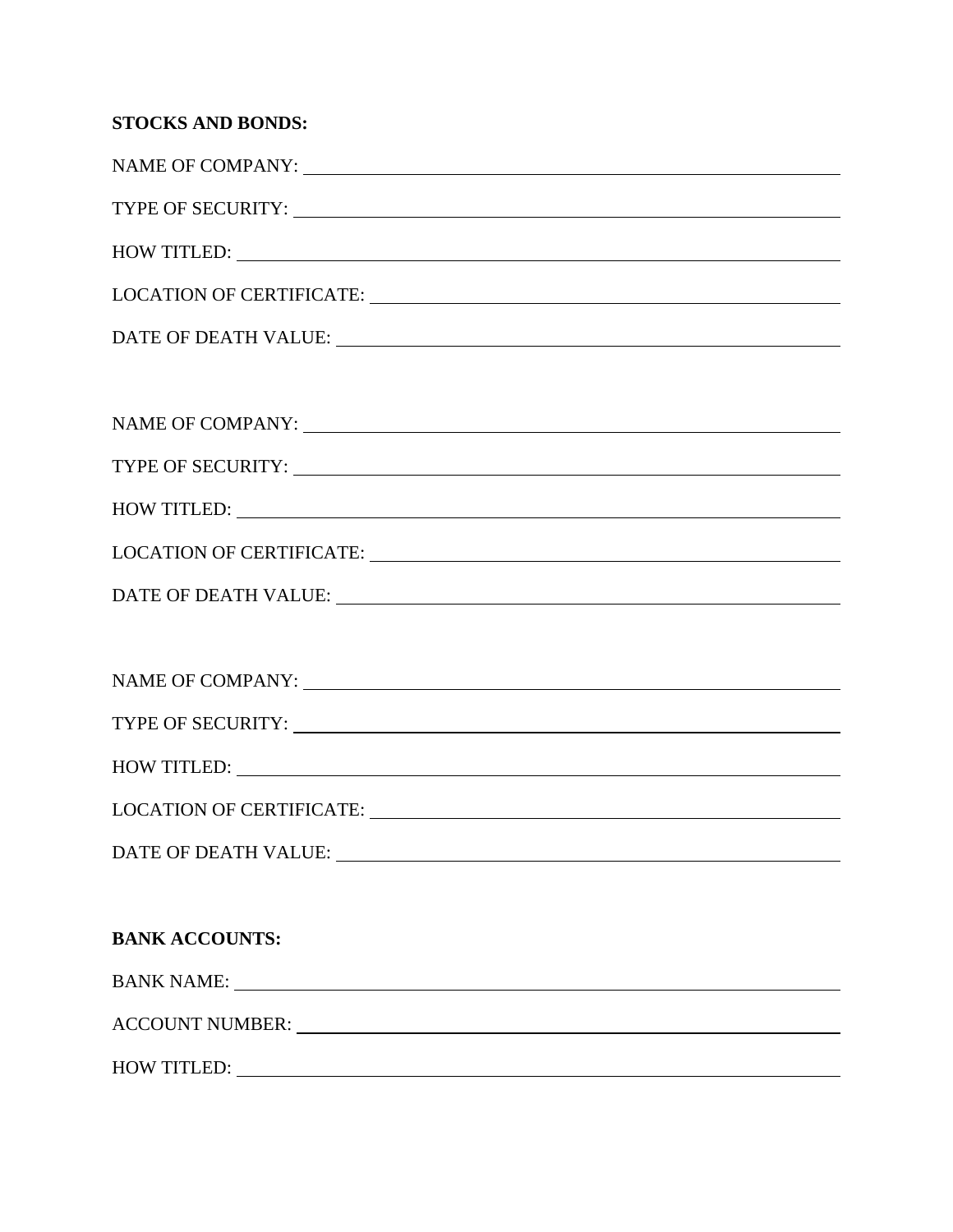DATE OF DEATH VALUE:

| HOW TITLED: NAME OF STRAINING STRAINING STRAINING STRAINING STRAINING STRAINING STRAINING STRAINING STRAINING STRAINING STRAINING STRAINING STRAINING STRAINING STRAINING STRAINING STRAINING STRAINING STRAINING STRAINING ST |
|--------------------------------------------------------------------------------------------------------------------------------------------------------------------------------------------------------------------------------|
|                                                                                                                                                                                                                                |
|                                                                                                                                                                                                                                |
|                                                                                                                                                                                                                                |
|                                                                                                                                                                                                                                |
| HOW TITLED:                                                                                                                                                                                                                    |
|                                                                                                                                                                                                                                |
|                                                                                                                                                                                                                                |
|                                                                                                                                                                                                                                |
| MONEY MARKET ACCOUNTS OR CERTIFICATES OF DEPOSIT:                                                                                                                                                                              |
|                                                                                                                                                                                                                                |
|                                                                                                                                                                                                                                |
|                                                                                                                                                                                                                                |
| HOW TITLED:                                                                                                                                                                                                                    |
|                                                                                                                                                                                                                                |
|                                                                                                                                                                                                                                |
|                                                                                                                                                                                                                                |
|                                                                                                                                                                                                                                |
| HOW TITLED:                                                                                                                                                                                                                    |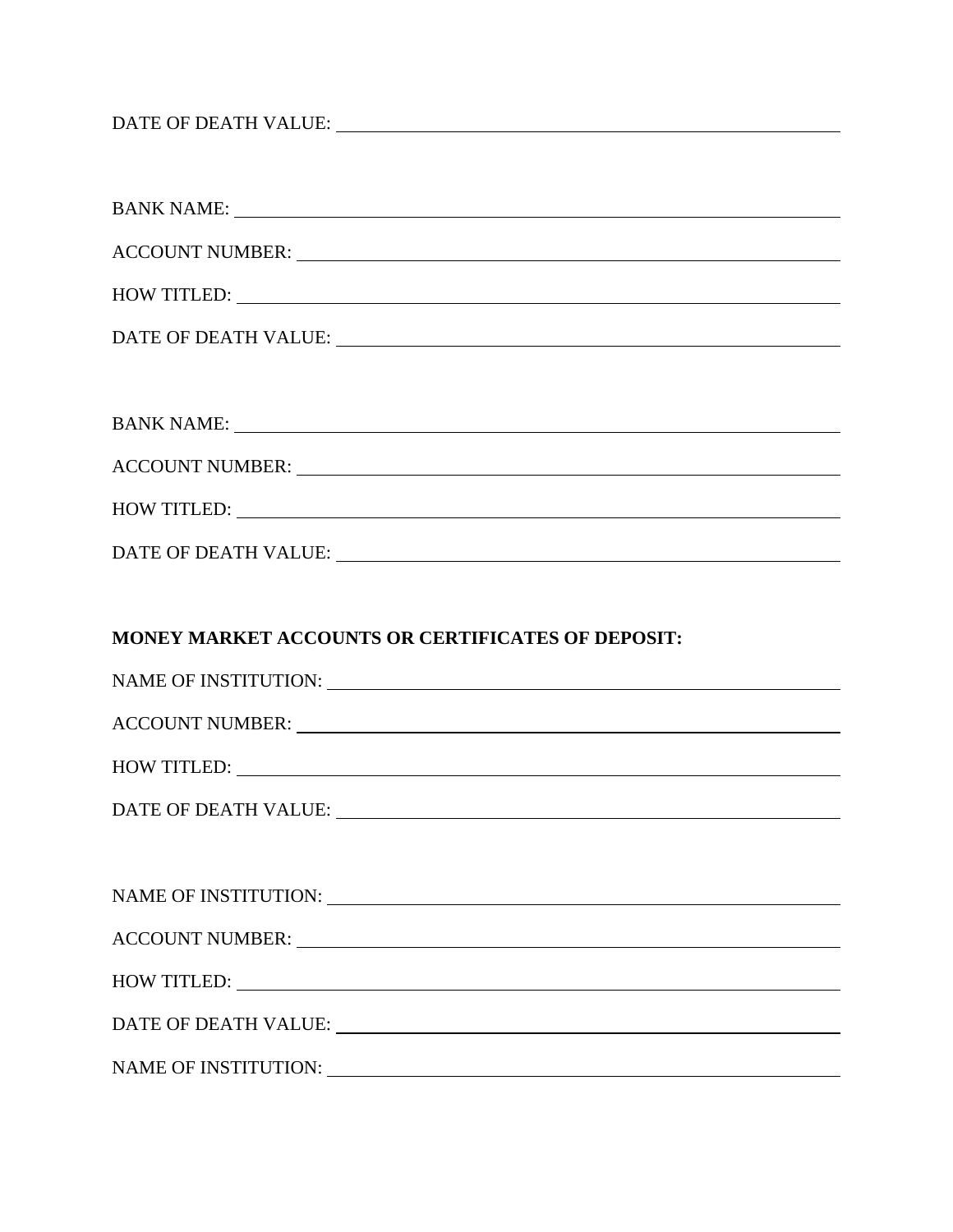|                                                             | ACCOUNT NUMBER: VERTICAL CONTRACT AND ACCOUNT NUMBER:                                                                                                                                                                          |
|-------------------------------------------------------------|--------------------------------------------------------------------------------------------------------------------------------------------------------------------------------------------------------------------------------|
|                                                             | HOW TITLED: NOW TITLED:                                                                                                                                                                                                        |
|                                                             | DATE OF DEATH VALUE: University of the set of the set of the set of the set of the set of the set of the set of the set of the set of the set of the set of the set of the set of the set of the set of the set of the set of  |
|                                                             |                                                                                                                                                                                                                                |
| U.S. GOVERNMENT SAVINGS BONDS (E, EE, H):                   |                                                                                                                                                                                                                                |
| HOW TITLED: NOW TITLED:                                     |                                                                                                                                                                                                                                |
|                                                             |                                                                                                                                                                                                                                |
| TO BE CASHED:                                               | $YES$ NO NO                                                                                                                                                                                                                    |
|                                                             |                                                                                                                                                                                                                                |
|                                                             |                                                                                                                                                                                                                                |
|                                                             |                                                                                                                                                                                                                                |
| MORTGAGES AND NOTES (RECEIVABLE):                           |                                                                                                                                                                                                                                |
|                                                             | MORTGAGOR: University of the contract of the contract of the contract of the contract of the contract of the contract of the contract of the contract of the contract of the contract of the contract of the contract of the c |
|                                                             |                                                                                                                                                                                                                                |
|                                                             |                                                                                                                                                                                                                                |
|                                                             | TERMS OF OBLIGATION: University of the Second Second Second Second Second Second Second Second Second Second Second Second Second Second Second Second Second Second Second Second Second Second Second Second Second Second S |
| DATE OF DEATH VALUE: University of the SATE OF DEATH VALUE: |                                                                                                                                                                                                                                |
|                                                             |                                                                                                                                                                                                                                |
|                                                             |                                                                                                                                                                                                                                |
|                                                             |                                                                                                                                                                                                                                |
|                                                             |                                                                                                                                                                                                                                |
|                                                             |                                                                                                                                                                                                                                |
|                                                             | DATE OF DEATH VALUE: University of the contract of the contract of the contract of the contract of the contract of the contract of the contract of the contract of the contract of the contract of the contract of the contrac |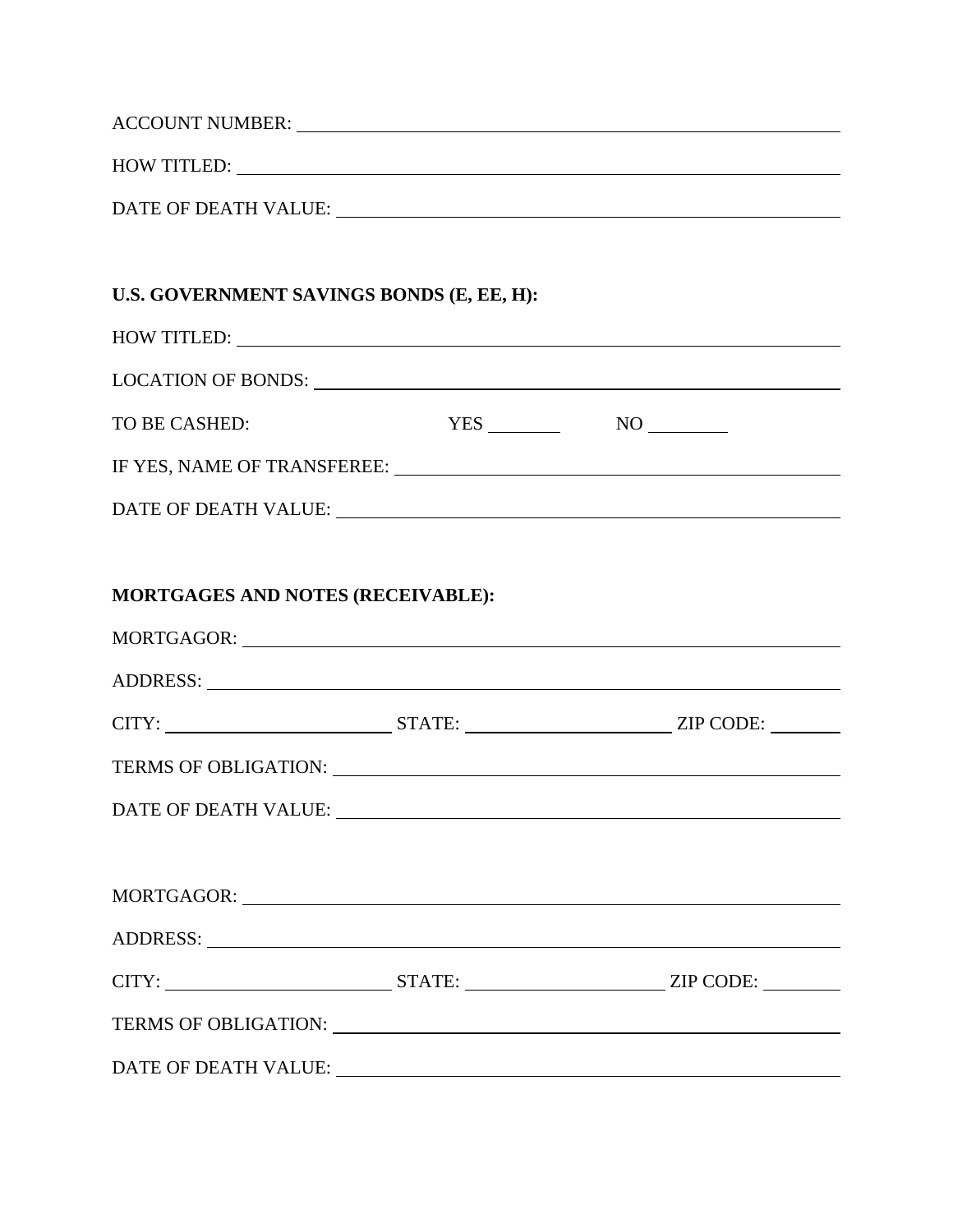| <b>INSURANCE ON DECEDENT'S LIFE:</b>                                                                                                                                                                                           |  |
|--------------------------------------------------------------------------------------------------------------------------------------------------------------------------------------------------------------------------------|--|
|                                                                                                                                                                                                                                |  |
| BENEFICIARIES NAMED: University of the contract of the contract of the contract of the contract of the contract of the contract of the contract of the contract of the contract of the contract of the contract of the contrac |  |
|                                                                                                                                                                                                                                |  |
|                                                                                                                                                                                                                                |  |
|                                                                                                                                                                                                                                |  |
|                                                                                                                                                                                                                                |  |
|                                                                                                                                                                                                                                |  |
|                                                                                                                                                                                                                                |  |
| DATE OF DEATH VALUE: University of the contract of the contract of the contract of the contract of the contract of the contract of the contract of the contract of the contract of the contract of the contract of the contrac |  |
|                                                                                                                                                                                                                                |  |
|                                                                                                                                                                                                                                |  |
|                                                                                                                                                                                                                                |  |
|                                                                                                                                                                                                                                |  |
| DATE OF DEATH VALUE: NAMEL AND RESERVE AND RESERVE ASSESSED.                                                                                                                                                                   |  |
|                                                                                                                                                                                                                                |  |
| <b>COMPANY NAME:</b>                                                                                                                                                                                                           |  |
| BENEFICIARIES NAMED: University of the Second Property of the Second Property of the Second Property of the Second Property of the Second Property of the Second Property of the Second Property of the Second Property of the |  |
|                                                                                                                                                                                                                                |  |
|                                                                                                                                                                                                                                |  |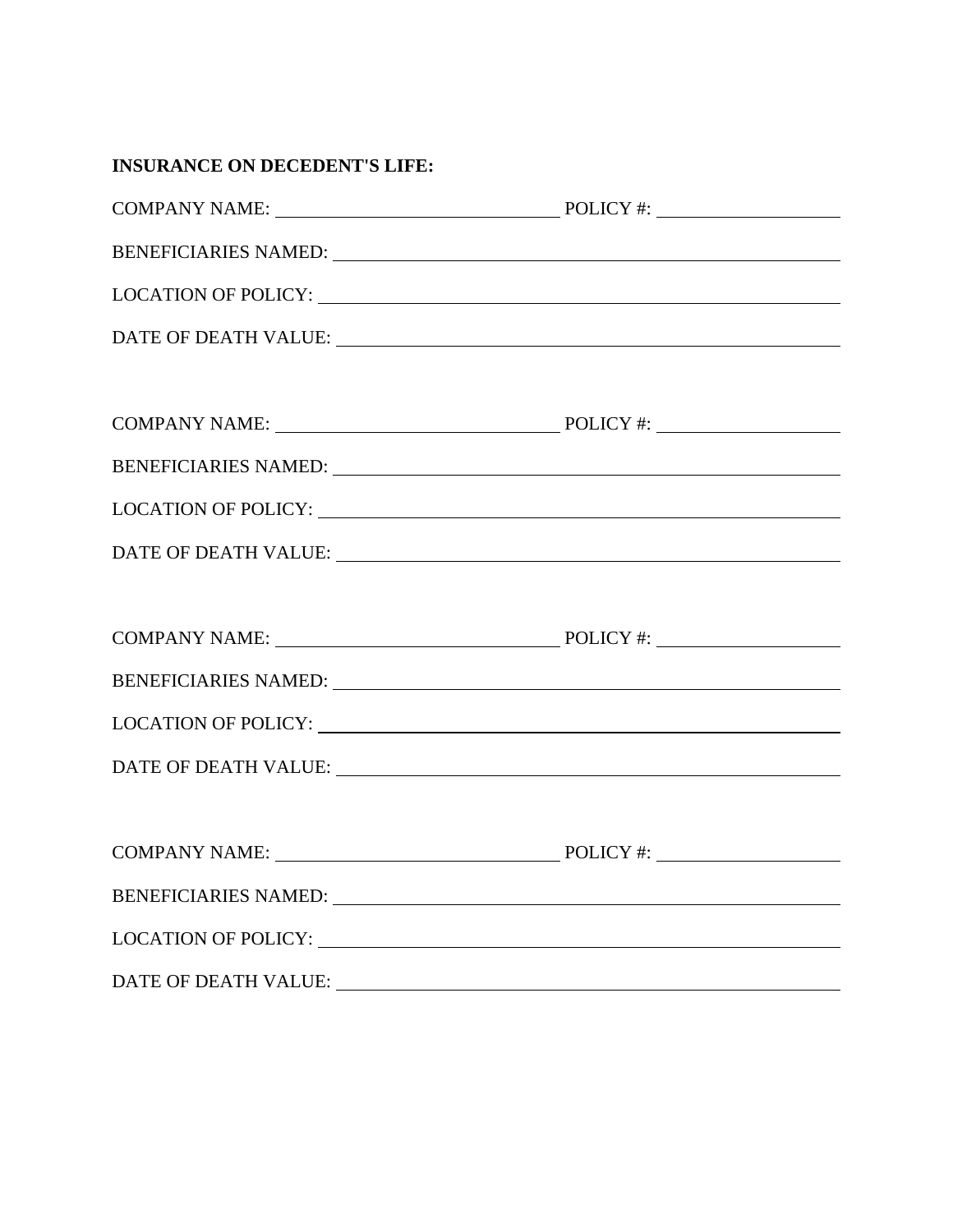| <b>ANNUITIES:</b> |
|-------------------|
|-------------------|

| BENEFICIARY NAMED: New York CONSUMER SERVICES AND THE SERVICES OF THE SERVICES OF THE SERVICES OF THE SERVICES                                                                                                                 |  |
|--------------------------------------------------------------------------------------------------------------------------------------------------------------------------------------------------------------------------------|--|
| LOCATION OF POLICY: University of Alberta Contractor Contractor Contractor Contractor Contractor Contractor Contractor Contractor Contractor Contractor Contractor Contractor Contractor Contractor Contractor Contractor Cont |  |
|                                                                                                                                                                                                                                |  |
|                                                                                                                                                                                                                                |  |
|                                                                                                                                                                                                                                |  |
| BENEFICIARY NAMED: University of the contract of the contract of the contract of the contract of the contract of the contract of the contract of the contract of the contract of the contract of the contract of the contract  |  |
|                                                                                                                                                                                                                                |  |
|                                                                                                                                                                                                                                |  |
|                                                                                                                                                                                                                                |  |
|                                                                                                                                                                                                                                |  |
|                                                                                                                                                                                                                                |  |
|                                                                                                                                                                                                                                |  |
| <b>VEHICLES:</b>                                                                                                                                                                                                               |  |
|                                                                                                                                                                                                                                |  |
| HOW TITLED:                                                                                                                                                                                                                    |  |
| LOCATION OF TITLE: NAME OF TITLE OF STREET ASSESSED.                                                                                                                                                                           |  |
|                                                                                                                                                                                                                                |  |
|                                                                                                                                                                                                                                |  |